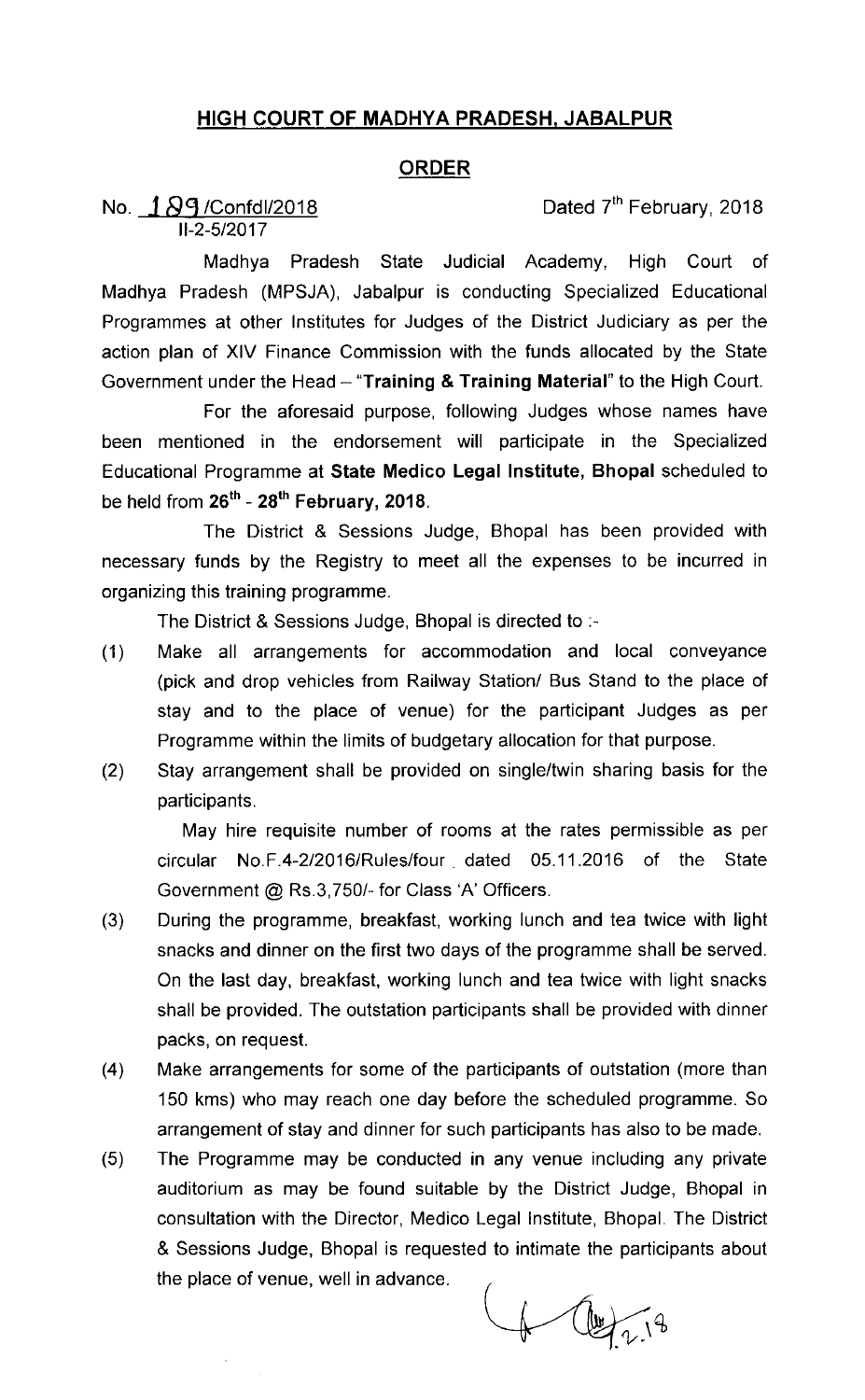- (6) To depute one Judicial Magistrate/ District Registrar for over-seeing the arrangements of this programme. Officers whose services are utilized for the purpose of the programmes shall be paid honorarium as per High Court Order dated 26.08.2016.
- (7) To contact the Director, State Medico Legal Institute, Bhopal for further necessary details. Tel: (0) 0755-2540588, email :-dirmedlegal@nic.in
- (8) The District & Sessions Judge, Bhopal shall make all payments within seven days of the programme and forward the details with copies of bills to the Director ln-charge, MPSJA.
- (9) The participants attending training programme at State Medico Legal Institute, Bhopal shall submit their T.A. bills to the concerned District Judge for reimbursement. The concerned District Judge is authorized to reimburse the T.A. Bills as per the rules, out of the funds allocated for the purpose.

BY ORDER OF HON'BLE THE CHIEF JUSTICE

(MOHD. FAHIM ANWAR)  $_{\mathscr{Q}}$ REGISTRAR GENERAL

Endt. No. 190/Confdl/2018 11-2-5/2017

Dated 7<sup>th</sup> February, 2018

Copy forvarded to :-

- 1. The Principal Secretary, Government of M.P., Law & Legislative Affairs Department, Vindhyachal Bhawan, Bhopal.
- 2.
- 1. Smt. Norin Nigam, II ADJ, Waraseoni, District Balaghat.
- 2. Smt. Kiran Singh, II ADJ, Narsinghpur
- 3. Shri Sanjay Kumar Kastwar, III ADJ, Rewa
- 4. Shri Rakesh Kumar Jain, ADJ, Manawar, District Dhar
- 5. Shri Masood Ahmed Khan,I ADJ, Ratlam
- 6. Ku. Sarita Wadhwani,I ADJ, Ashta, District Sehore
- 7. Shri Arvind Kumar Goyal, III ADJ, Bhopal
- 8. Shri Dhanraj Dubela, III ADJ, Bhind
- 9. Smt. Priya Sharma, I ADJ, Neemuch
- 10. Shri Anand Priya Rahul,I ADJ, Ashoknagar
- 11. Shri Devilal Soniya,I ADJ, Shivpuri
- 12. Shri Vikash Chandra Mishr, I ADJ, Dr. Ambedkar Nagar, District lndore
- 13. Shri Antar Singh Alwa, II ADJ, Jhabua
- 14. Shri Masood Arshad Khan, II ADJ, Biora, District Rajgarh
- 15. Shri Arun Pratap Singh, VI ADJ, Katni
- 16. Shri Munnalal Rathore, VI ADJ,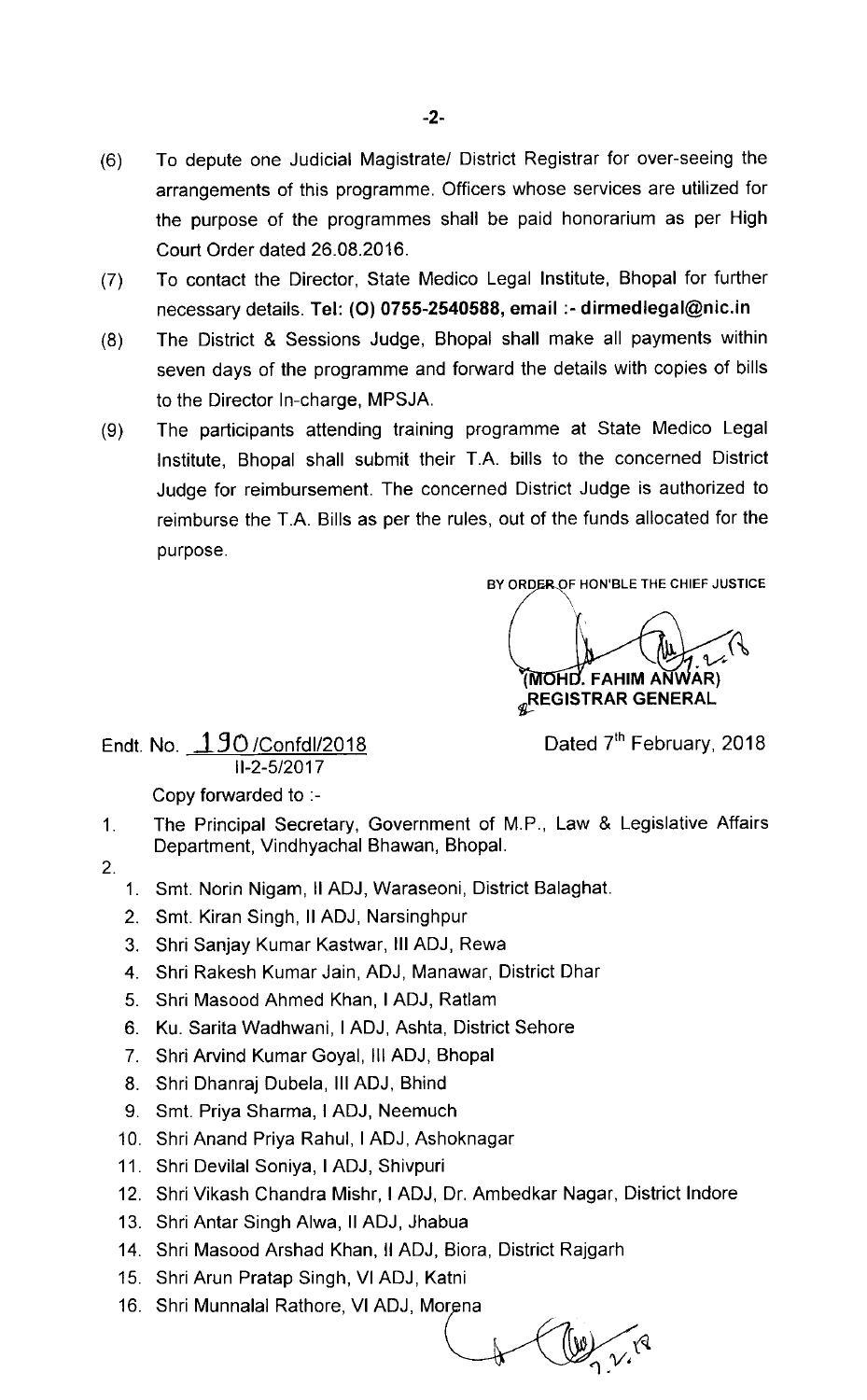- 17. Shri Balram Yadav, II ADJ, Begumganj, District Raisen
- 18. Shri Mukesh Kumar Dangi, ASJ, Special Court No.8, Jabalpur
- 19. Shri Alok Kumar Saxena, III ADJ, Ratlam
- 20. Shri Arbind Kumar (Jain), Vll ADJ, Sagar
- 21. Shri Privendra Kumar Sen, I ADJ, Dewas
- 22. Smt. Neetu Kanta Verma, III ADJ, Tikamgarh
- 23. Shri Manoj Kumar Ladhiya,I ADJ, Seoni
- 24. Shri Rajesh Nandeshwar, III ADJ, Burhanpur
- 25. Shri Akhilesh Kumar Dhakad, II ADJ, Shajapur
- 26. Shri Ratan Kumar Verma, I ADJ, Harda
- 27. Shri Bhoobhaskar Yadav, XIII ADJ, Bhopal
- 28. Shri Jaishankar Shrivastava, II ADJ, Umariya
- 29. Smt. Shashi Singh, I ADJ, Vidisha
- 30. Shri Tajinder Singh Ajmani, IV ADJ, Indore

With a direction to participate in the Specialized Educational Programme at State Medico Legal Institute, Bhopal from 26<sup>th</sup> - 28<sup>th</sup> February, 2018. The participant Judges should report at 09:30 AM sharp on  $26<sup>th</sup>$  February, 2018 to the Director, State Medico Legal Institute, Bhopal.

- 3. The participant Judges (except from District Bhopal) shall be entitled for Travelling Allowance as per their entitlement under the Rules.
- 4. The participant Judges shall be provided with accommodation at Bhopal and for local conveyance, only pick and drop vehicles from Railway Station/ Bus Stand to place of stay on arrival and from place of stay to Railway Station/ Bus Stand on departure and to place of venue during training for the participant Judges by the District Judge, Bhopal.
- 5. The participants are further directed to contact District & Sessions Judge, Bhopal regarding arrangements of stay and local conveyance.
- $6.$ The officers nominated are directed to arrange their Board Diary in such a manner that no case is listed on the dates, on which they are directed to attend this training. If, cases have already been fixed for the said dates, summons should not be issued and if Summons are issued, the parties should be informed about the change in dates.
- $7<sub>1</sub>$ The participant Judges' should not seek any adjustment or exemption unless it is a case of vis-major.
- 8. After completing the Training, the participant Judges are requested to intimate the Registry about their participation.
- 9. The District & Sessions Judge, Ashoknagar/ Balaghat/ Bhopal/ Bhind/ Burhanpur/ Dhar/ Dewas/ Harda/ lndore/Jabalpur/ Jhabua/ Katni/ Morena/ Narsinghpur/ Neemuch/ Rewa/ Ratlam/ Raisen/ Rajgarh/ Sagar/ Sehore/ Seoni/ Shajapur/ Shivpuri/ Tikamgarh/ Umariya/ Vidisha for information.
- 10. Budgetary allocation of Rs.7,10,000/- will be made to the District & Sessions Judge, Bhopal vide a separate order of the High Court to meet the expenses of Specialized<br>26<sup>th</sup> - 28<sup>th</sup> February, 2018. Educational Programme from